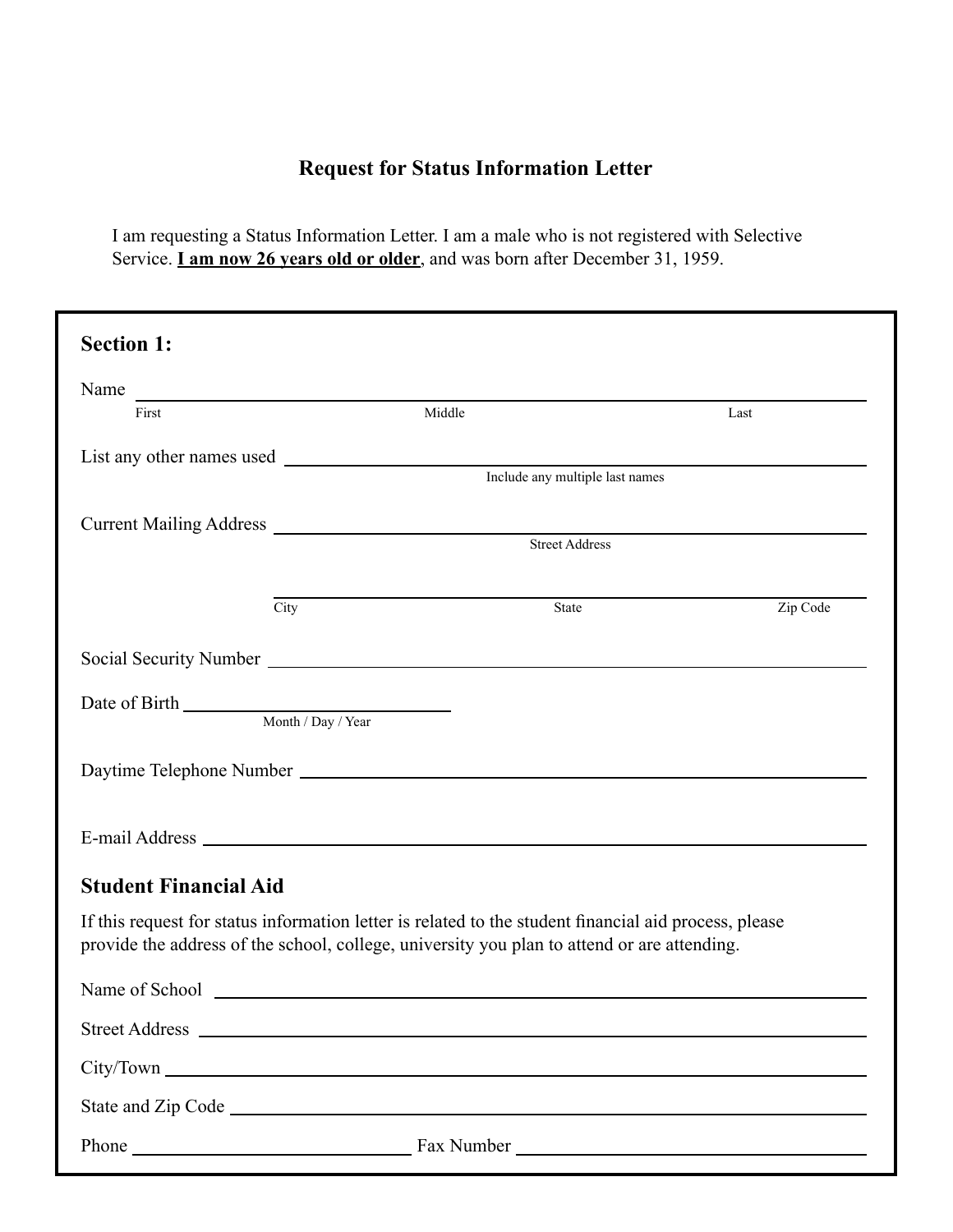# **Section 2:**

|                                                             | List dates of reserve duty service: ________ to _________                                                                                                            |                    |
|-------------------------------------------------------------|----------------------------------------------------------------------------------------------------------------------------------------------------------------------|--------------------|
|                                                             | List dates of military school service: ________ to ________                                                                                                          |                    |
|                                                             | Military school attended:<br>Attach copy of DD214 (or DD Form 4 if still on active duty)                                                                             |                    |
|                                                             | INCARCERATED, INSTITUTIONALIZED, HOSPITALIZED, OR CONFINED TO HOME:                                                                                                  |                    |
|                                                             | List dates during which you were (circle appropriate situation) incarcerated,<br>institutionalized, hospitalized, or confined to home. For multiple dates, list all. |                    |
|                                                             | $\frac{1}{2}$ to $\frac{1}{2}$ , $\frac{1}{2}$ to $\frac{1}{2}$ , $\frac{1}{2}$ to $\frac{1}{2}$                                                                     |                    |
| Attach proof of each instance                               |                                                                                                                                                                      |                    |
| NON CITIZEN / ALIEN                                         |                                                                                                                                                                      |                    |
|                                                             | Date you entered the United States for the first time: __________________________                                                                                    |                    |
|                                                             |                                                                                                                                                                      | Month / Day / Year |
|                                                             | USCIS (Formerly INS) status at time of entry:                                                                                                                        |                    |
|                                                             |                                                                                                                                                                      |                    |
|                                                             | List all alien status(es) held since entering the country, and give dates:                                                                                           |                    |
| (Attach separate sheet if necessary)                        |                                                                                                                                                                      |                    |
|                                                             | to USCIS Status:                                                                                                                                                     |                    |
|                                                             |                                                                                                                                                                      |                    |
|                                                             | to USCIS Status:                                                                                                                                                     |                    |
|                                                             | to USCIS Status:                                                                                                                                                     |                    |
| detailed instructions regarding this)                       | Attach copies of supporting documentation (see following information sheet for                                                                                       |                    |
| TRANSSEXUAL:                                                |                                                                                                                                                                      |                    |
| At birth my gender was:<br>Attach copy of birth certificate |                                                                                                                                                                      |                    |
|                                                             |                                                                                                                                                                      |                    |
|                                                             | REASON WHY YOU FAILED TO REGISTER WITH SELECTIVE SERVICE UPON<br>REACHING AGE 18 AND BEFORE REACHING AGE 26:                                                         |                    |
|                                                             |                                                                                                                                                                      |                    |
|                                                             |                                                                                                                                                                      |                    |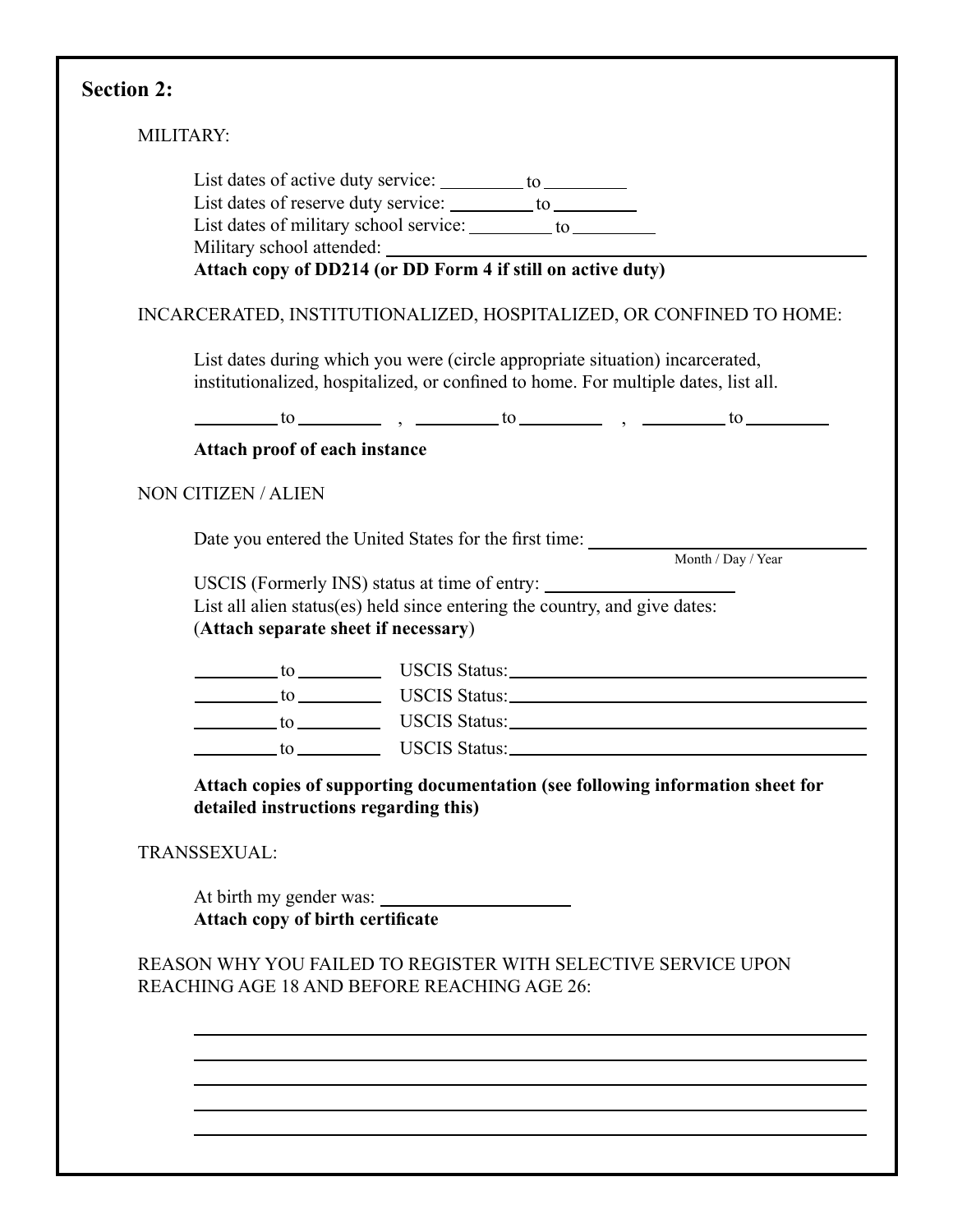## **Section 3:**

Print, sign and date, then send this letter, **together with ALL copies of required documents and any other supporting information you may wish to include to:**

> Selective Service System ATTN: SIL PO Box 94638 Palatine, IL 60094-4638

Signature Date

**No action can be taken until we receive ALL of the information/documentation needed. You should retain a copy of all documents and correspondence submitted to us.**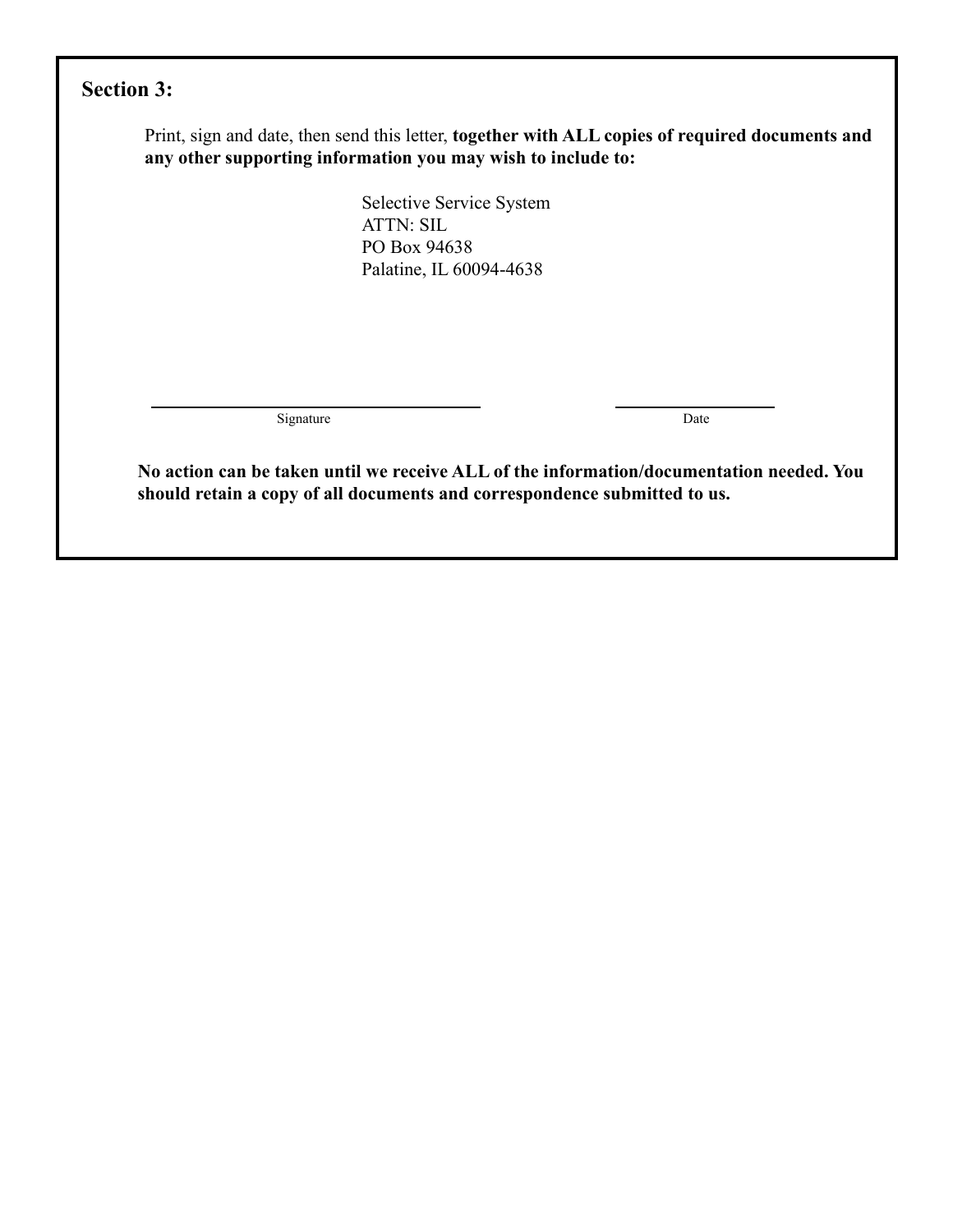### **INSTRUCTIONS**

#### **For filling out the "Request for Status Information Letter"**

#### **SECTION 1:**

- Name: you must provide your complete name, and any other names you have ever used. If you have more than one last name, you must provide both names.
- Address: you must include your complete mailing address. Forms received without a mailing address will not be processed.
- Social Security Number: If you have a Social Security Number, you must provide it. Also, if you have ever used a different Social Security Account Number, provide that as well.
- Date of Birth: This form is only for men born after December 31, 1959, who are 26 years old or older. You must provide your complete date of birth.
- Daytime Telephone Number: If possible, provide a telephone number where you can be reached during the day, in case we need to contact you.
- E-mail Address: If possible, provide your e-mail address in case we need to contact you.

#### **SECTION 2:**

This section is for explaining and documenting why you did not register with Selective Service. This section consists of five different parts. You must complete and submit documentation for any and all parts that apply to you.

- Military: To obtain proof of military service (DD-214, Official Military Personnel File) write to: National Personnel Records Center, GSA, Military Personnel Records Center, 9700 Page Blvd., St. Louis, MO, 63132. Or visit http://www. archives.gov/veterans/military-service-records
- Incarcerated, institutionalized, hospitalized, or confined to home: for each instance, provide type of confinement, dates of confinement, and supporting documentation.

#### **Non Citizen / Alien:**

- If you entered the United States for the first time after your 26th birthday, you must provide documentation to support your claim. Valid documentation includes: entry stamp in your passport, I-94 with entry stamp on it. If you entered the United States illegally after your 26th birthday, you must provide proof that you were not living in the United States from age 18 to age 26. Please note: your Resident Alien Card (Green Card) is not valid as proof of entry to the United States.
- If you entered the United States as a valid non-immigrant alien, and remained in that status to your 26th birthday, you must provide documentation to support your claim. For example, if you entered the United States as an F-1 Student, and remained in that status until your 26th birthday, you would need to provide documentation indicating that you were admitted on an F-1 visa and attended school full-time as required. (Acceptable documents for this situation include copies of your I-20s or a letter from the school you attended indicating your full time attendance as a non-immigrant alien). The same thing applies for all non-immigrant statuses. You must explain, if at any point, you violated the terms of your visa, or overstayed your visa and became an undocumented alien.
- You should provide as much information as possible. We will use the information you provide to determine your registration status.
- Transsexual: For individuals who have had a sex change. You must indicate what gender you were born as, and attach documentation which indicates this as well.
- Reason why you failed to register with Selective Service upon reaching age 18 and before reaching age 26: Provide a written explanation for not registering with Selective Service.